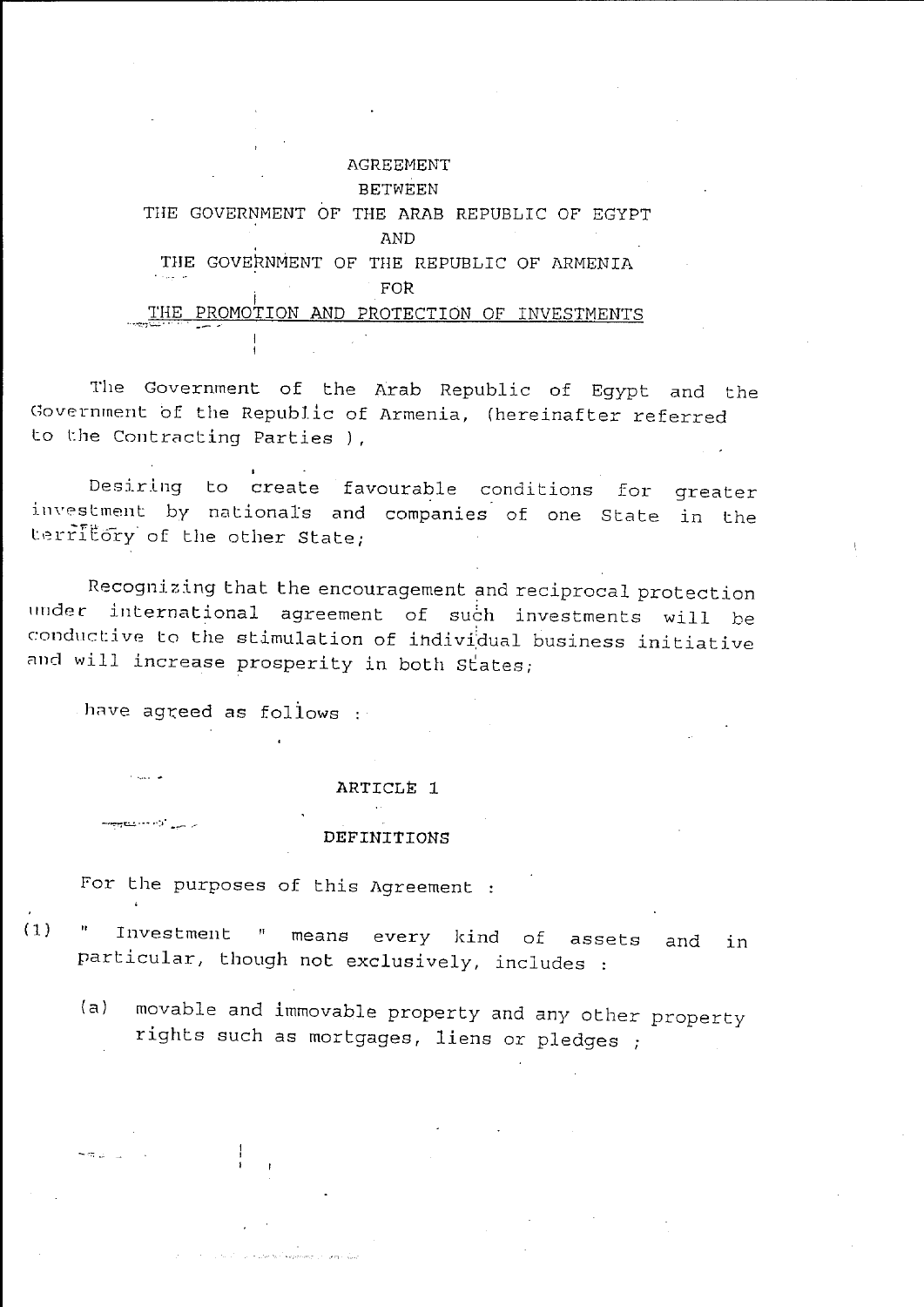- (b) shares in and stock and debentures of a company and any other form of participation in a company;
- (c) claims to money or to any performances under contract having a financial value;
- (d) intellectual property rights, goodwill, technical processes and know - how;
- (el business concessions conferred by law or under contract, including concessions to search for, cultivate, extract or exploit natural resources.

A change in the form in which assets are invested does not affect their character as investments and the term "investment" includes all investments made from the date of entry into force of this Agreement;

(?) "return" means the amounts yielded by an investment and in particular, though not exclusively, includes profit, interest, capital gains, dividends, royalties and fees;  $\star$  .

### (3) "nationals" means:

ka shu

- (a) in respect of the Arab Republic of Egypt : physical persons deriving their status as nationals of'the Arab Republic of 'Egypt from the law in force in the Arab Republic of Egypt;
- (b) in, respect of the Republic of Armenia : physical persons deriving their status as nationals of the Republic of Armenia from the law in force in the Republic of Armenia;

 $- 2 -$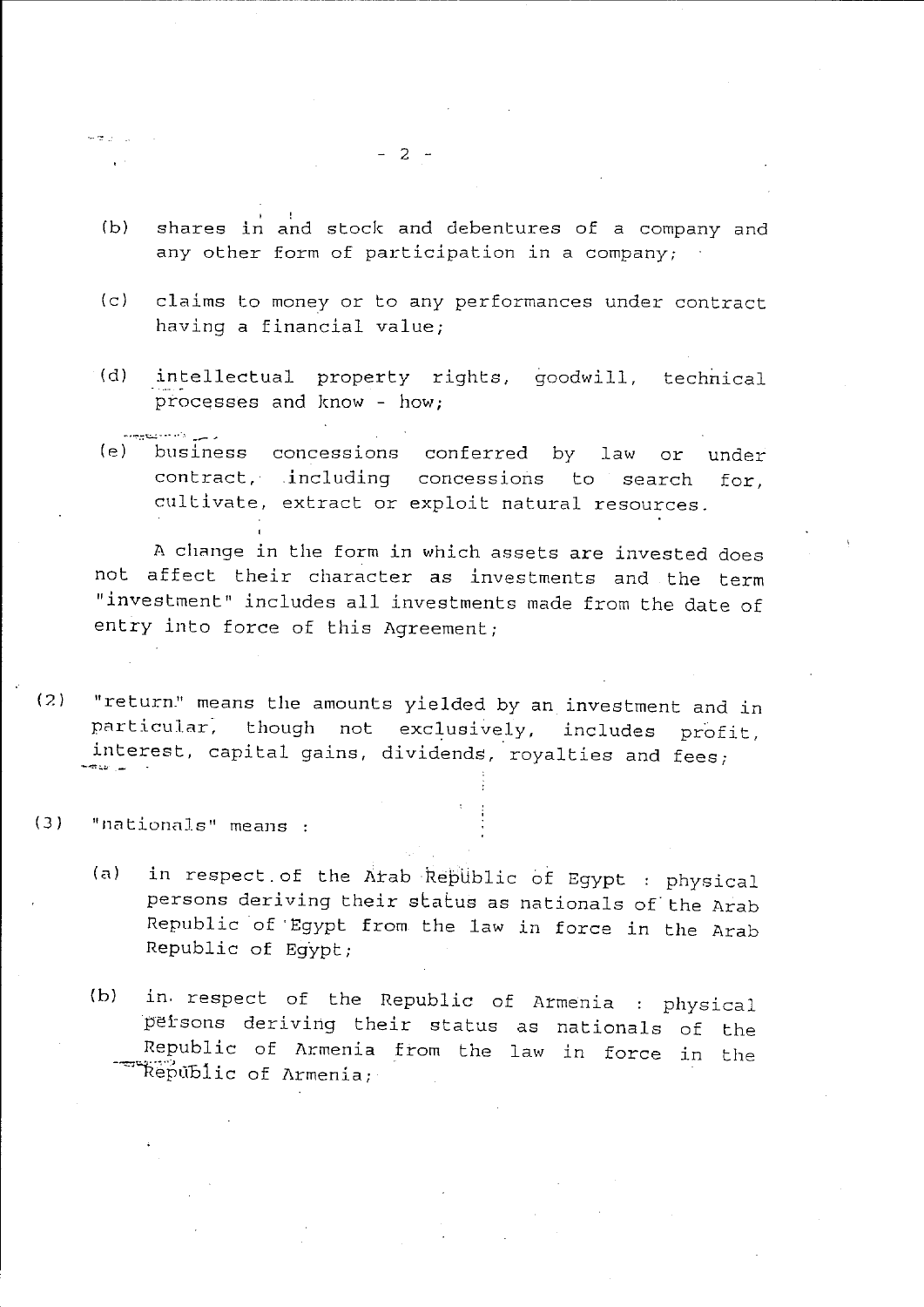### (4) "companies" means

**COMMERCIAL CARDS** 

- $\tilde{a}$  (a) in respect of the Arab Republic of Egypt : corporations, firms and associations incorporated or constituted under the law in force in any part of the Arab Republic of Egypt and having their headquarters in it's territory;
	- (b) in respect of the Republic of Armenia : corporations, 'firms and associations incorporated or constituted under the law in force in any part of the Republic of Armenia and having their headquarters in it's . territory;
- (5) "territory" means :

 $\overline{1}$ 

*Comment of Comment Comment Comment* 

- (a) in respect of the Arab Republic of Egypt territory of the Arab Republic of Egypt;
- (b) in respect of the Republic of Armenia : territory of .the Republic of Armenia.

### ARTICLE 2

### PROMOTION AND PROTECTION OF INVESTMENTS

(1) Each Contracting Party shall encourage and create favourable conditions for nationals or companies of the other Contracting Party to invest capital in its territory,  $-$ . and, subject to its right to exercise powers conferred by its laws, shall admit such capital .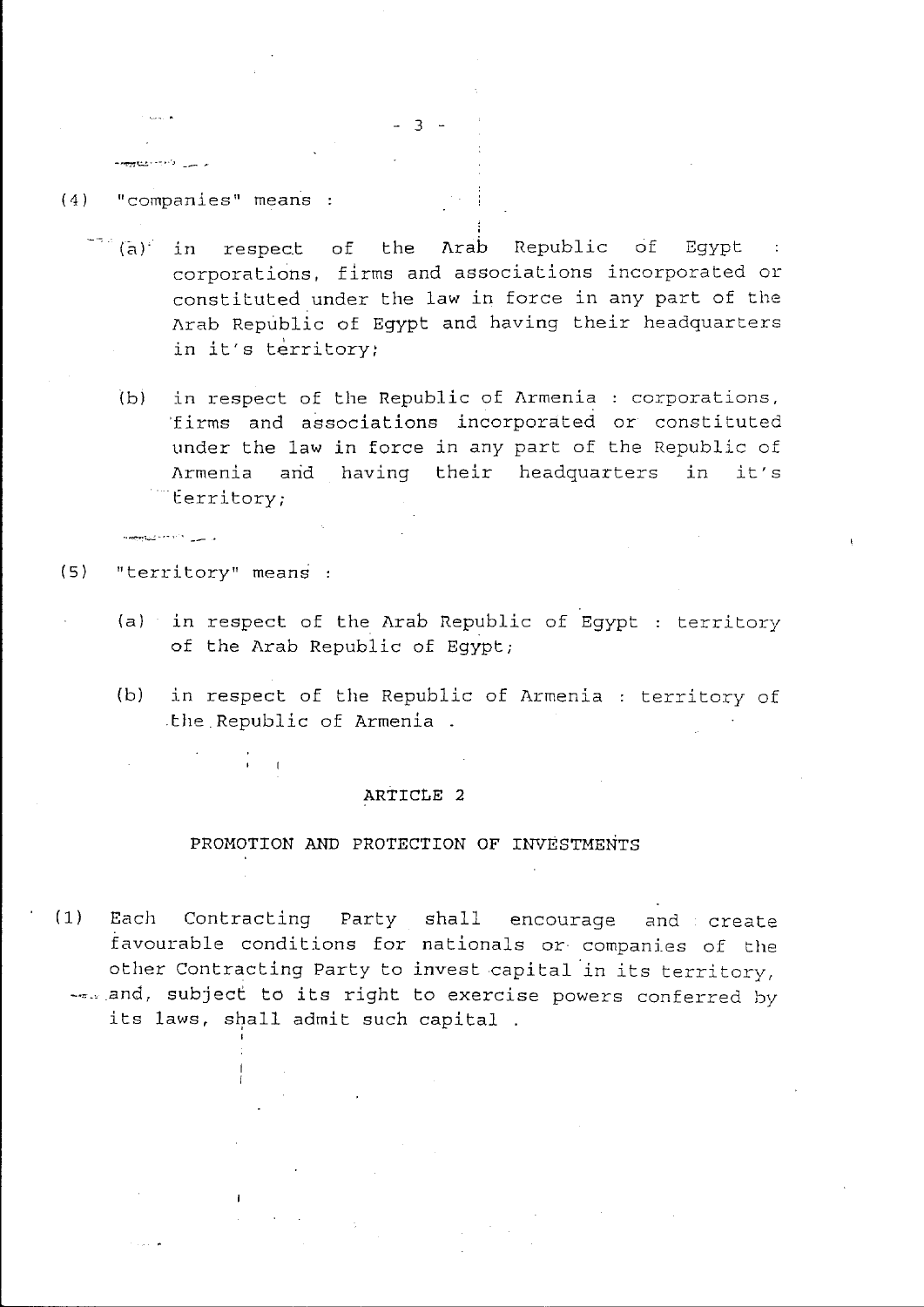Investments of nationals or companies of each Contracting  $(2)$ Party shall at all times be accorded fair and equitable treatment and shall enjoy full protection and security in the territory of the other Contracting Party . Neither Contracting Party shall in any way impair by unreasonable or discriminatory measures the management, maintenance, tuse, enjoyment or disposal of investments in its territory of mationals or companies of the other Contracting Party. Each Contracting Party shall observe any obligation it may have entered into with regard to investments of nationals or companies of the other Contracting Party .

### ARTICLE 3

### NATIONAL TREATMENT AND MOST - FAVOURED - NATION PROVISIONS

الرابيي الصحصة فيهومهم

- $(1)$ Neither Contracting Party shall in its territory subject investments or returns of nationals or companies of the other Contracting Party to treatment less favourable than that which it accords to investments or returns of its own nationals or companies or to investments or returns of nationals or companies of any third State.
- Neither Contracting Party shall in its territory subject  $(2)$ nationals or companies of the other Contracting Party, as regards their management, maintenance, use, enjoyment or disposal of their investments, to treatment less favourable than that which it accords to its own nationals or companies or to nationals or companies of any third State.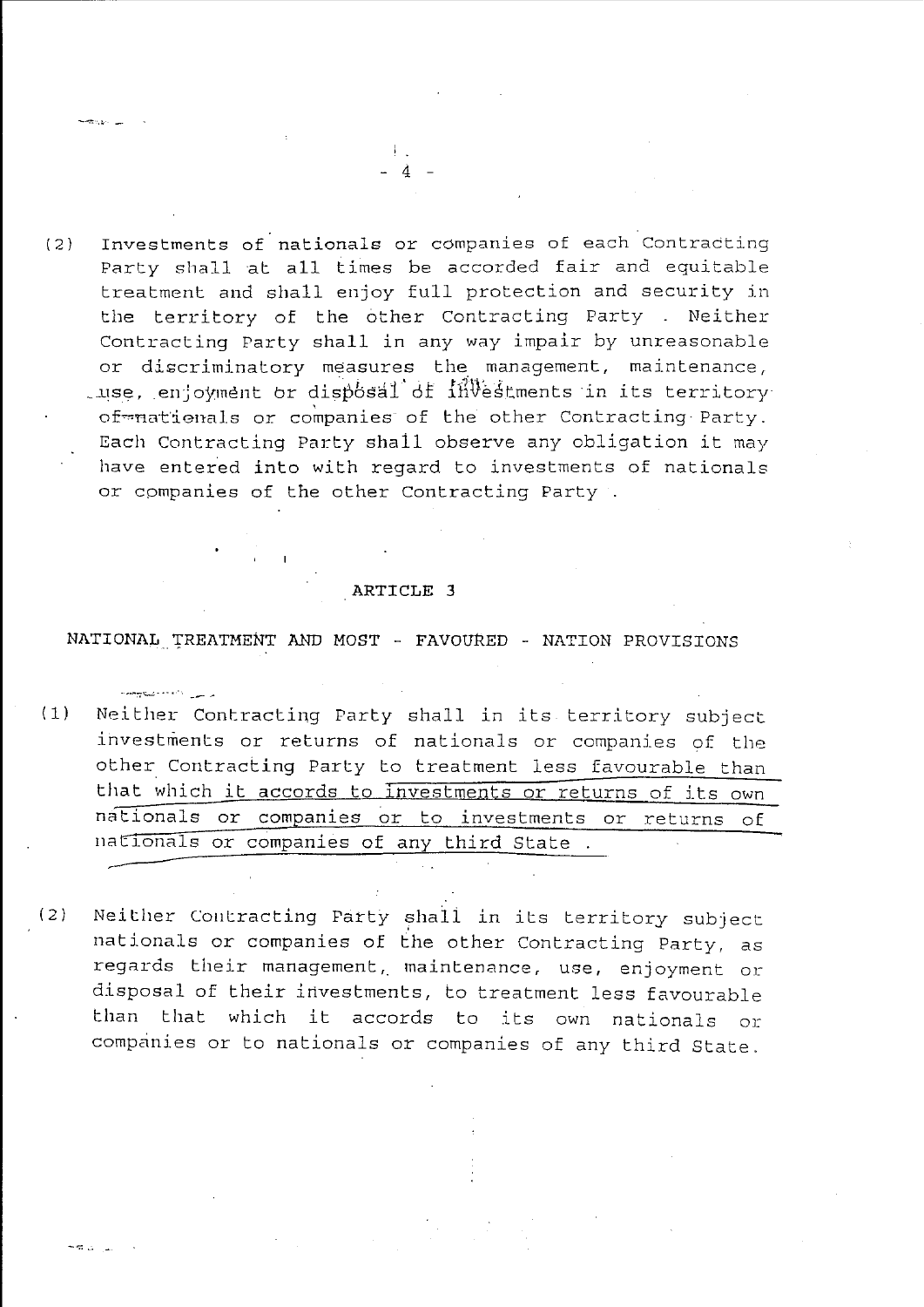1) For the avoidance of doubt it is confirmed that the<br>treatment provided for the paragraphs (1) and (2) above shall apply to the provisions of Articles 1 to 11 of this Agreement For the avoidance of doubt it is confirmed that the

-'~ .. :" ,-

### ARTICLE 4

### COMPENSATION FOR LOSSES

- 1) Nationals or companies of one Contracting Party whose investments in the territory of the other Contracting Party suffer losses owing to war or other armed conflict, revolution, a state of national emergency, revolt, insurrection or riot in the territory of the latter Contracting Party ,shall be accorded by latter contracting Party treatment, as regards restitution, indemnification, compensation or other settlement, no less favourable than that which the latter contracting Party accords to its own nationals.or companies or to nationals or companies of any third State. Resulting payments shall be freely transferable .
- ') Without prejudice to paragraph (1) of this Article, nationals and companies of one Contracting Party who in any of the situations referred to in that 'paragraph suffer losses in the territory of the other Contracting Party resulting from :
	- (a) requisitioning of their property by the forces or authorities, or

 $-15 -$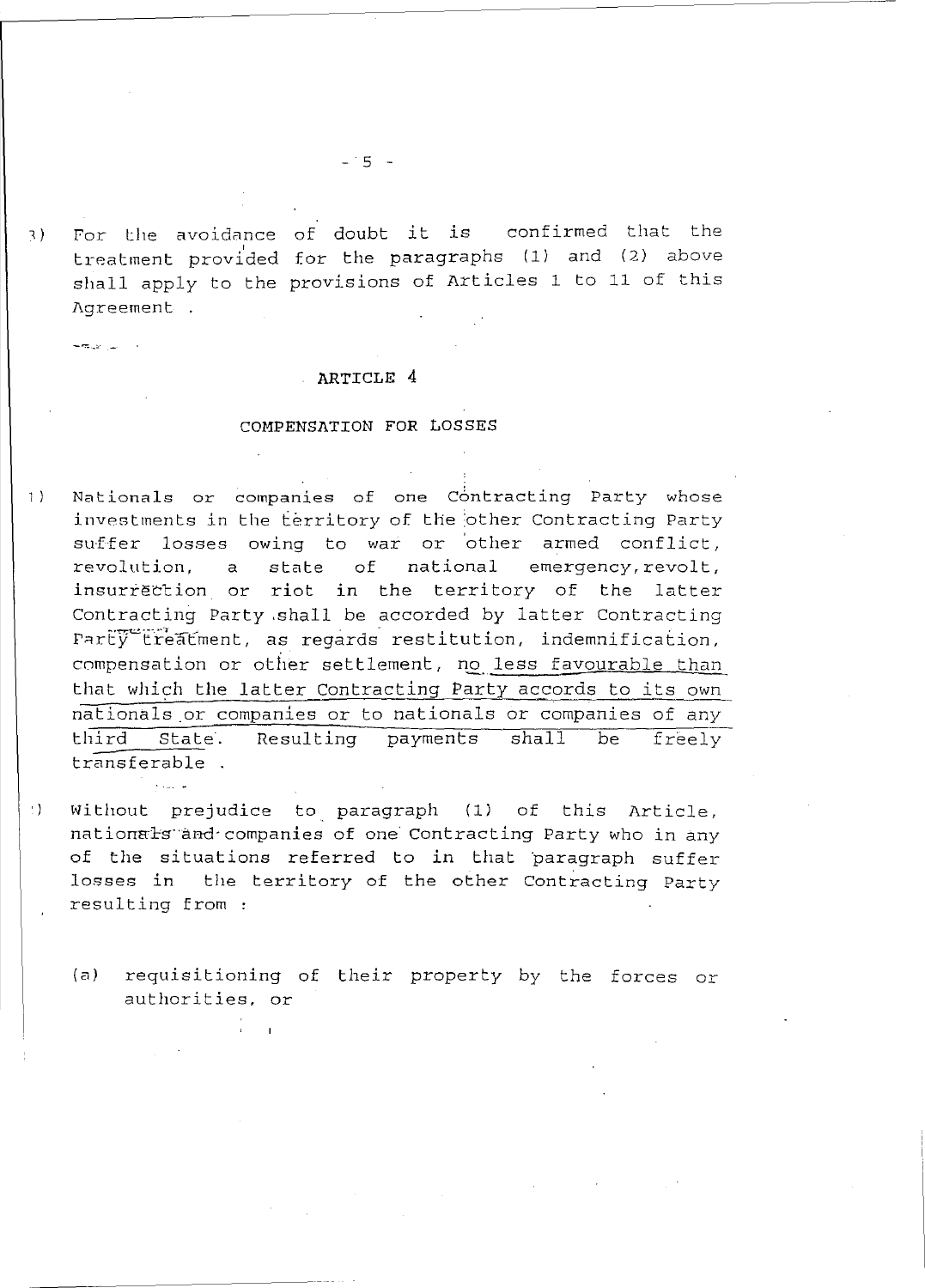destruction of their property by the forces or  $(b)$ authorities, which was not caused in combat action or was not required by the necessary of the situation,

restitution adequate or  $shal1$ be accorded compensation. Resulting payments shall be freely transferable.

### ARTICLE 5

### **EXPROPRIATION**

 $(1)$  Investments of nationals or companies of either Contracting Party shall not be nationalised, expropriated or subjected having effect equivalent direct measures t.o.  $to$ nationalisation or expropriation (hereinafter referred to "expropriation") in the territory of the as other Contracting Party except for a public purpose related to the internal needs of that Party on a non-discriminatory adequate and effective basis and against prompt, compensation . Such compensation shall amount to the genuine value of the investment expropriated immediately before the expropriation, shall include interest at a normal commercial rate until the date of payment, shall be made without any unreasonable delay, be effectively realizable and be freely transferable. The national or company affected shall have a right, under the law of the Contracting Party making the expropriation, to prompt review, by a judicial or other independent authority of that Party, of his or its case and of the valuation of his or its investment in accordance with the principles set out in this paragraph.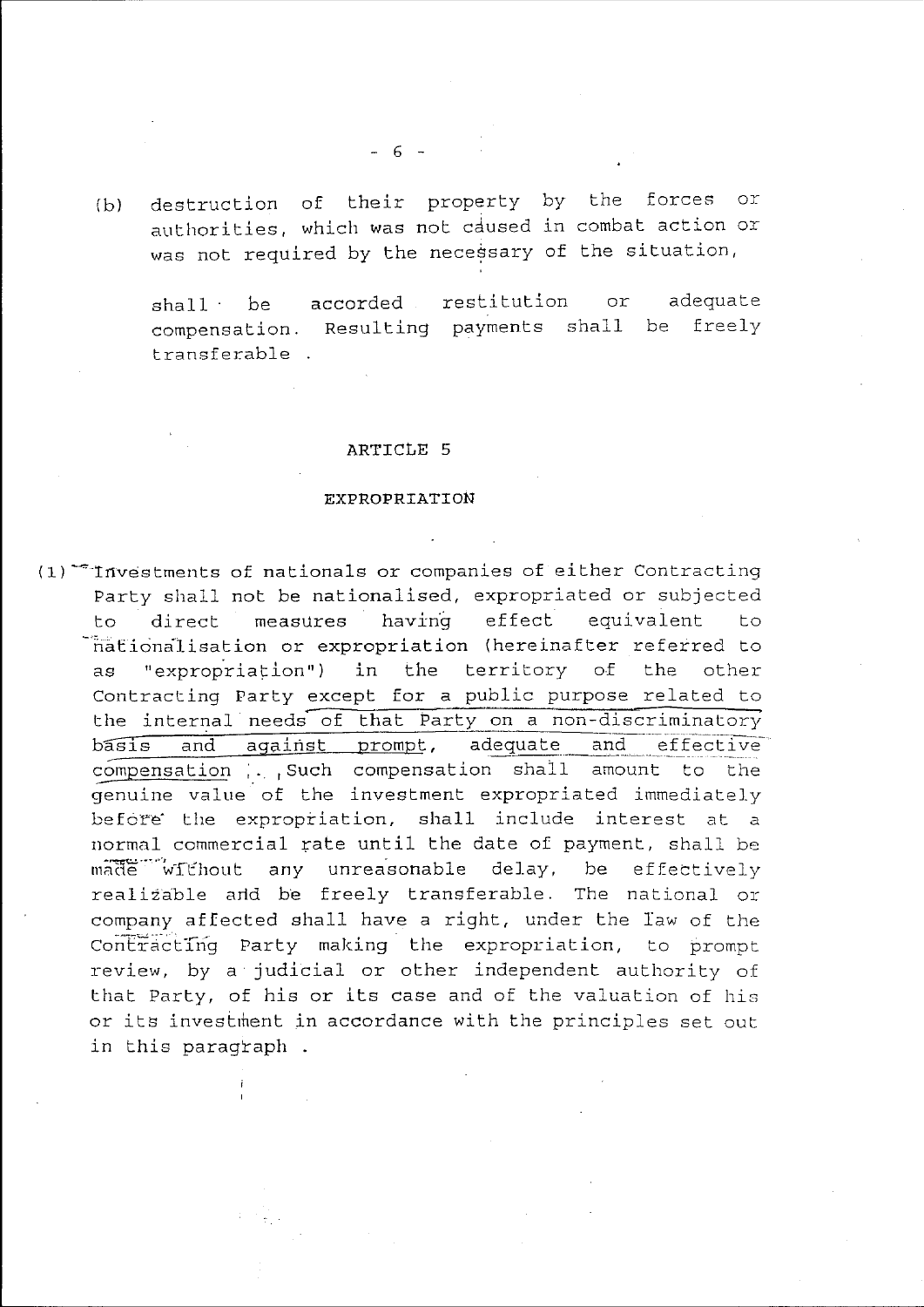Where a Contracting Party expropriates the assets of a company which is incorporated or constituted under the law in force in any part of its own territory, and in which nationals or companies of the other Contracting Party own shares, it shall ensure that provisions of paragraph (1) of this Article are applied to the extent necessary to guarantee prompt, adequate and effective compensation in respect of their investments to such nationals or companies of the other Contracting Party. Who are owners of those shares .

### ARTICLE 6

# REPATRIATION OF INVESTMENTS AND RETURNS

Each Contracting Party shall in respect of investments quarantee to nationals or companies of the other Contracting Party the unrestricted transfer of their investments and returns. I'ransfers shall be effected without delay in the convertible ~urrency in which the capital was originally invested or in any other convertible currency agreed by the investor and the '.ontracting .... 12<sup>a</sup> rty concerned. Unless otherwise agreed *by* the l1vestor transfers shall be made at the rate of exchange pplicable…in.the host state on the date of transfer pursuant to he exchange regulations in force .

"'-:-->;'~---" ,

 $(2)$ 

en de la partie

- 17 -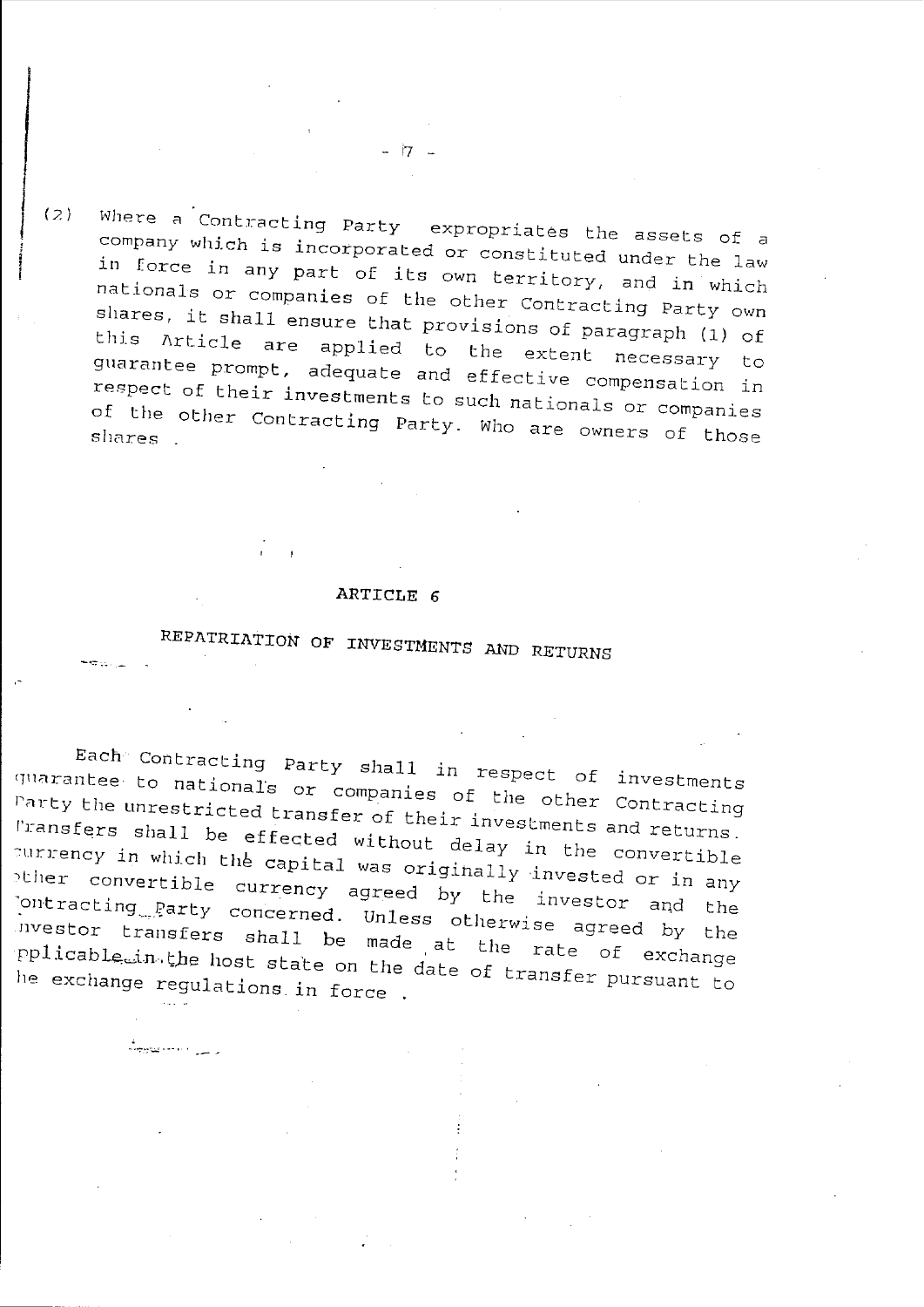

- 8 -

### EXCEPTIONS

The provisions of this Agreement relative to the grant of reatment not less favourable than that accorded to the nationals 'r companies of either Contracting Party or of any third State ;hall not be construed so as to oblige one Contracting Party to extend to the nationals or companies of the other the benefit of iny treatment, preference or privilege resulting from :

- a) any existing or future customs union or similar international agreement to which either of the Contracting Parties is or may become a party, or
- b) any international agreement or arrangement relating wholly or mainly to taxation or any domestic legislation relating wholly or mainly to taxation.

### ARTICLE 8

### SETTLEMENT OF DISPUTES BETWEEN ONE CONTRACTING PARTY AND AN INVESTOR OF THE OTHER CONTRACTING PARTY

.) The Contracting Parties shall strive to settle any dispute between one Contracting Party and an investor of the other Contracting Party in an amicable way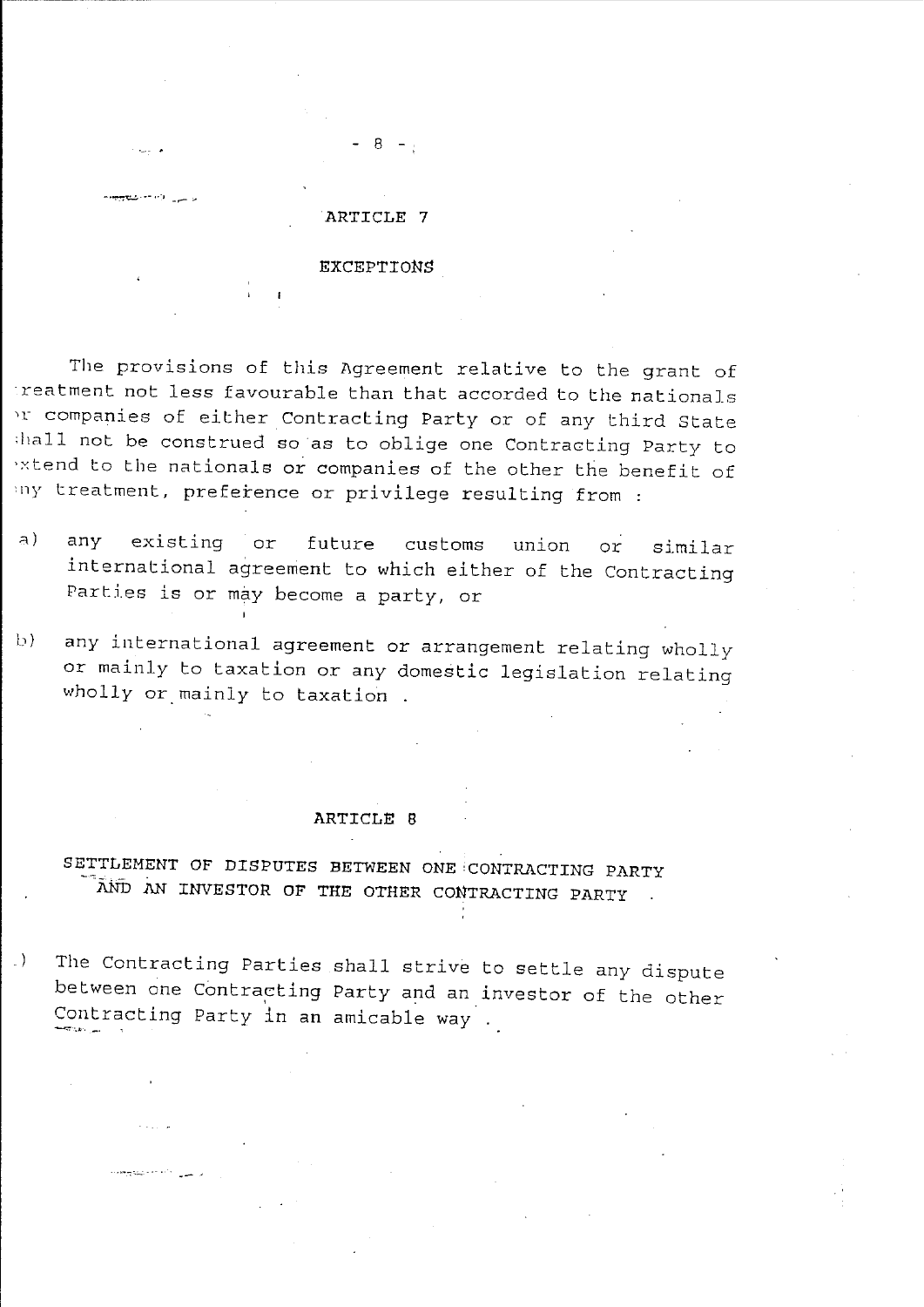(7.) If any such dispute should arise and cannot be settled within six months it shall be submitted, at the request of either party, to arbitration. The arbitration shall be conducted in accordance with the Arbitration Rules of the United Nations Commission on International Trade Law, as adopted in Resolution 31/98 of the united Nations General, Assembly on 15 December 1976, unless the Parties otherwise agree, .... ;

- 9 -

∾engel (Li

أحاد مددي ويتعطف

 $(3)$  The-arbitration decision shall be final and binding upon all Parties to the dispute. Each Contracting Party shall undertake to fulfil the decision in accordance with its legislation .

### ARTICLE 9

## SETTLEMENT OF DISPUTE BETWEEN THE CONTRACTING PARTY

- 1) The Contracting Parties shall in the spirit of cooperation seek for a quick. and just settlement of any disputes between them concerning the interpretation or application of this Agreement .
- 7.) If a dispute between the Contracting Parties cannot thus be settled within six months, it shall upon the agreement of the contracting Parties be submitted to Arbitration Court 1\DHOC .
- 1) The Arbitration Court shall be constituted in the following way. Within six months after the receipt of the request for arbitration each Contracting Party shall appoint one member of the Arbitration Court. The appointed two members shall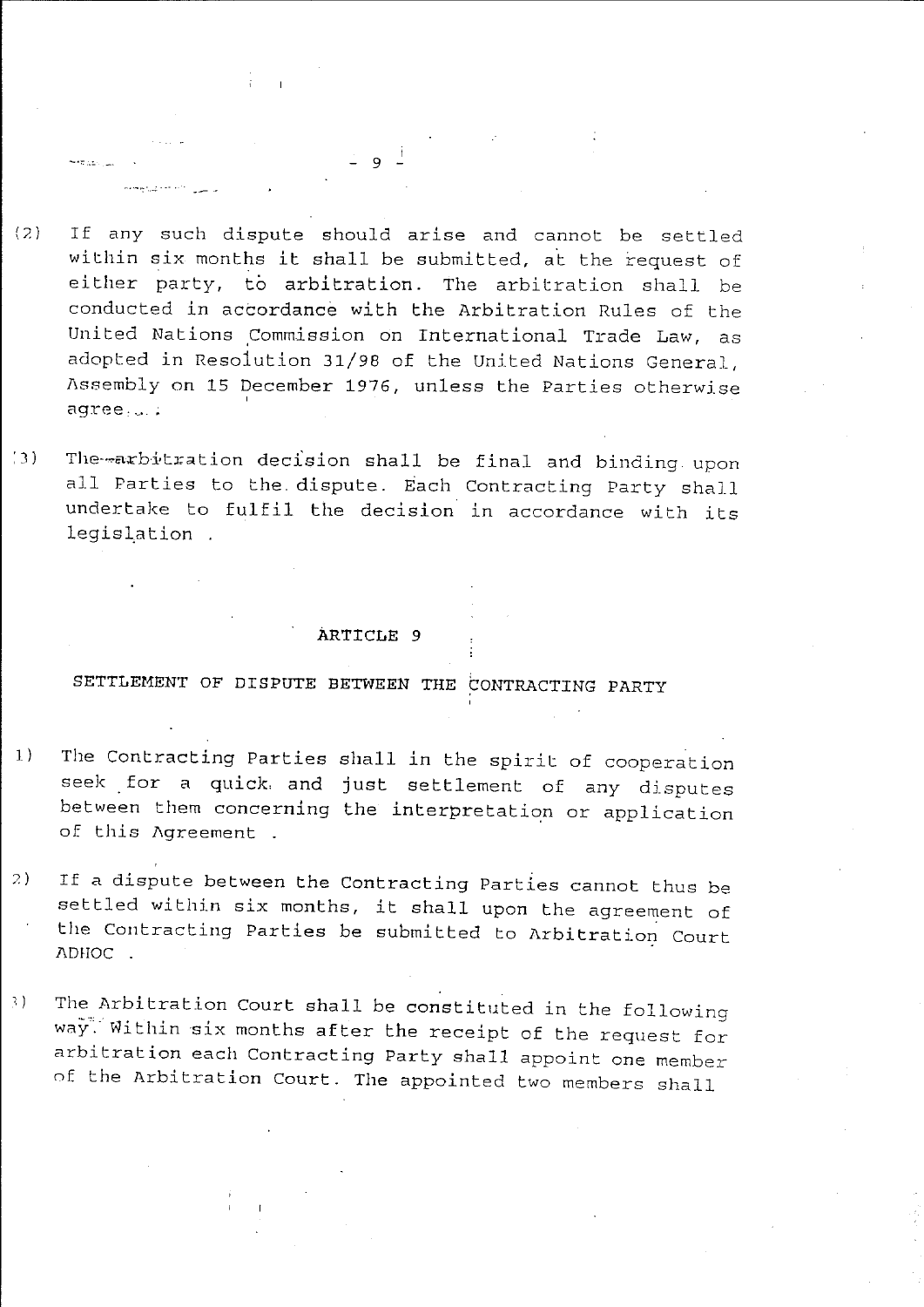then select a national of a third country who, on the approval of the two Contracting Parties, shall be appointed Chairman of the Arbitration Court (hereinafter referred to as the "chairman). The Chairman shall be appointed within two months from the dated of appointment of the other two members of the Arbitration Court .

- (4) If within the periods specifled in paragraph (3)of this Article the necessary appointments have not been made, either Contracting Party may, in the absence of other agreements, invite the President of the International Court of Justice to make such appointments. If the President is a citizen of either Contracting Party or if he otherwise is prevented from discharging the said function, the Vice-President shall be invited to make the necessary appointments. If the Vice-President is a citizen of either Contracting Party or he is also prevented from discharging ·the said function, the member of the International Court of Justice next in seniority who is not a citizen of either Contracting Party shall be invited to make the necessary appointments .
- (5) The Arbitration Court shall reach its decision by a majority of votes. Such decision shail be binding upon both Contracting Parties . The Arbitration Court shall determine its own procedures .

 $-10 -$ 

 $\sim$   $\pi$  .  $\sim$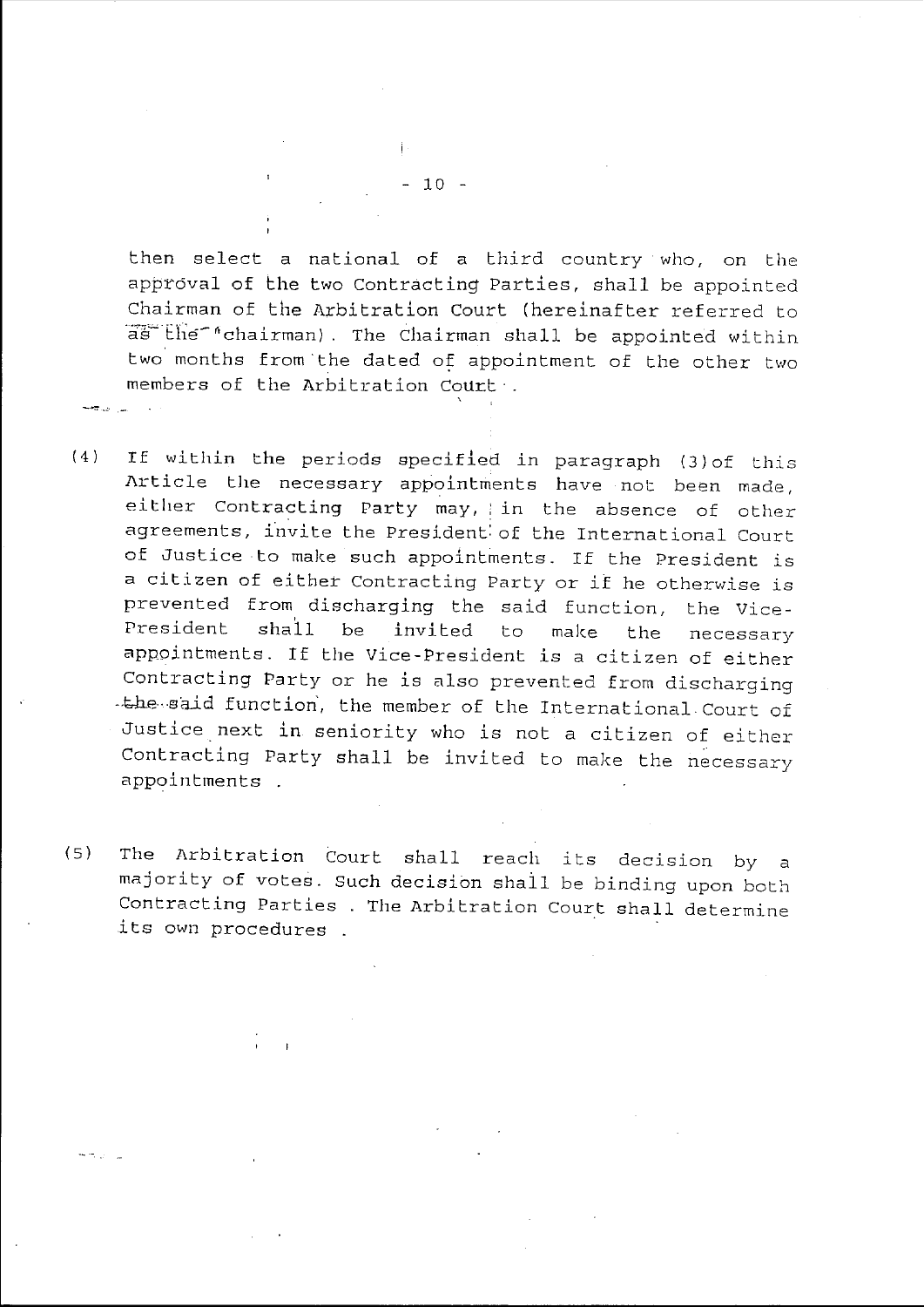# ARTICLE 10

 $-11 -$ 

### SUBROGATION

- If one Contracting Party or its designated Agency ("the  $(1)$ first Contracting Party") makes a payment under an indemnity given in respect of an investment in the territory of the other Contracting Party, ("the second Contracting-Party"), the second Contracting Party shall recognize :
	- the assignment to the first Contracting Party by law  $(a)$ or by legal transaction of all the rights and claims of the party indemnified, and
	- $(b)$ that the first Contracting Party is entitled to exercise such rights and enforce such claims by virtue of subrogation, to the same extent as the party indemnified.
- The first Contracting Party shall be entitled in all  $2)$ circumstances to the same treatment in respect of :
	- the rights and claims acquired by it by virtue of the  $(a)$ assignment, and  $\mathcal{L}^{\text{max}}_{\text{max}}$  $\sim 13\%$
	- any payments received in bursuance of those rights and  $(b)$  $\overline{\text{clains}}$ .

as the party indemnified was entitled to receive by virtue of this Agreement in respect of the investment concerned and its related returns.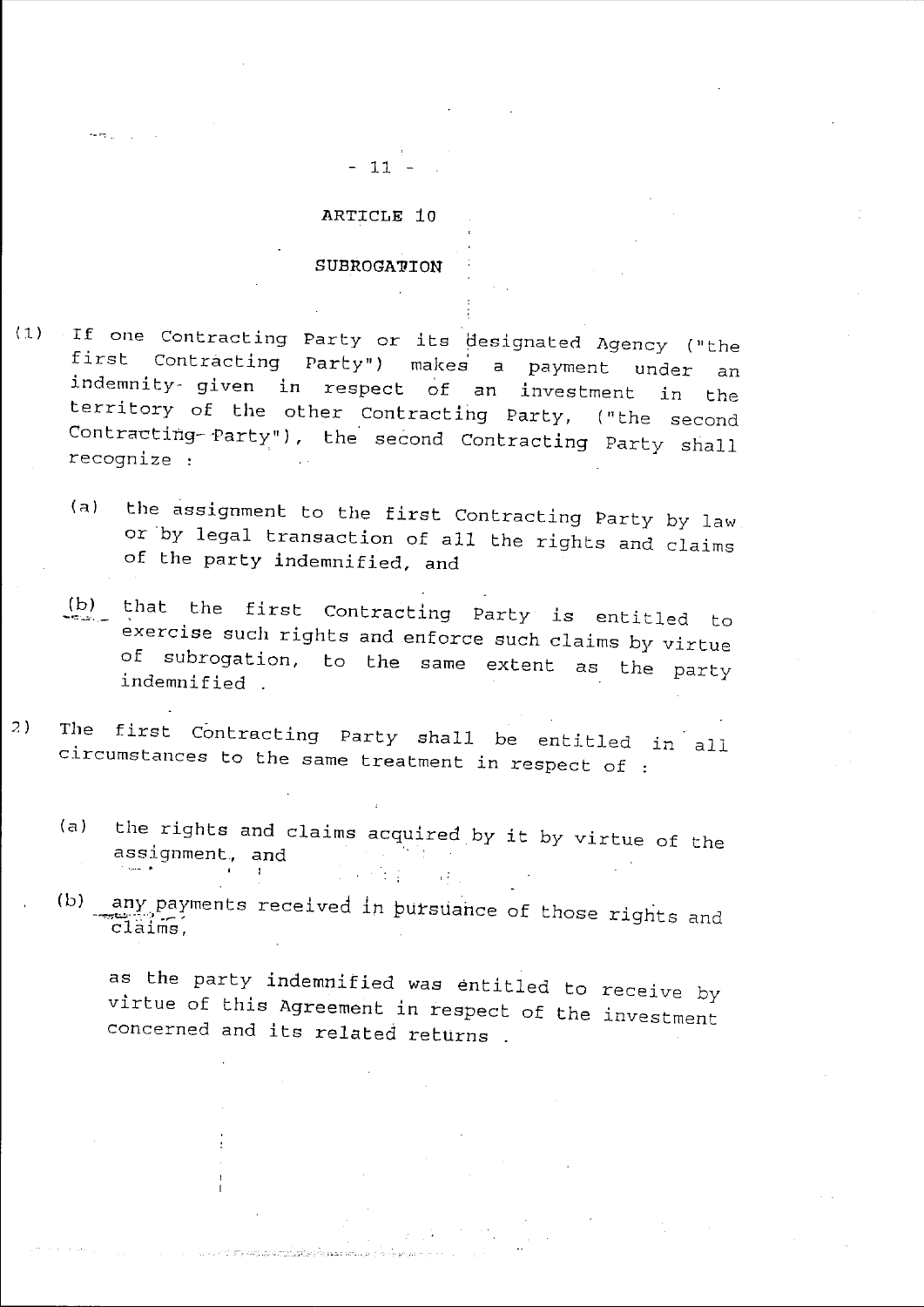(3) They payments received in non-convertible currency by the first Contracting Party in pursuance of the rights and claims acquired shall be freely available to the expenditure incurred in the territory of the second Contracting Party .

 $-12 -$ 

### ARTICLE 11

### APPLICATION OF OTHER RULES

If the provisions of law of either Contracting Party or obligations under international law existing at present or established hereafter between the Contracting Parties in addition to the present Agreement contains rules, whether general or specific, entitled investments by nationals or companies of the other Contracting Party to a treatment more favourable than is provided for by the present Agreement, such rules shall to the extent that they are more favourable prevail over the present Agreement .

ARTIC

### ENTRY INTO FORCE

الرابيب المواقعة

Each Contracting Party shall notify the other in writing of the completion of the legal procedures required in its territory for the entry into force of this Agreement .